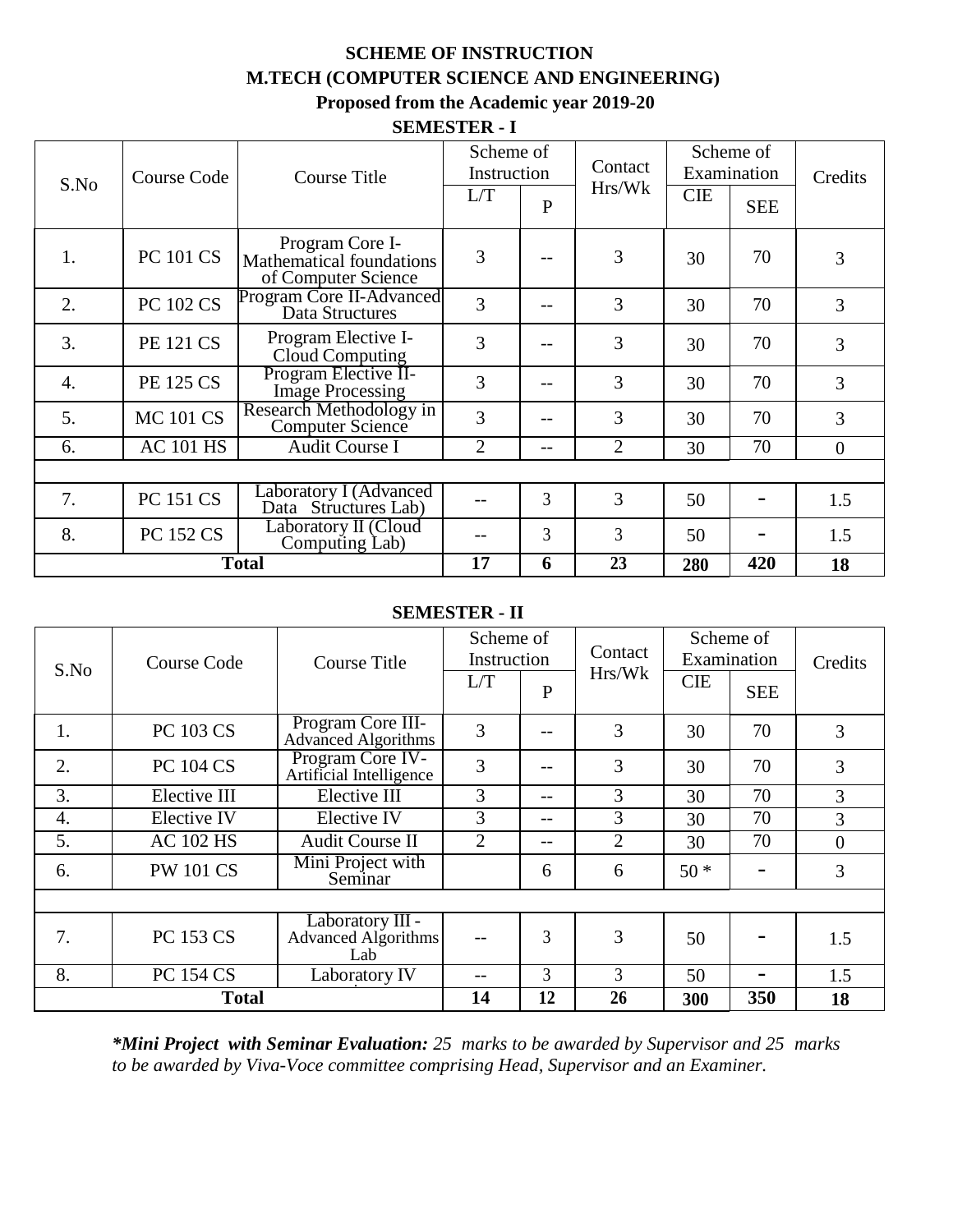## **SCHEME OF INSTRUCTION M.TECH (COMPUTER SCIENCE AND ENGINEERING) Proposed from the Academic year 2019-20**

## **SEMESTER III**

| Course Code<br>S.No |                  | Course Title             | Scheme of<br>Instruction |    | Contact | Scheme of<br>Examination |            | Credits |
|---------------------|------------------|--------------------------|--------------------------|----|---------|--------------------------|------------|---------|
|                     |                  |                          |                          | P  | Hrs/Wk  | <b>CIE</b>               | <b>SEE</b> |         |
| ī.                  | Elective V       | Elective V               | 3                        |    |         | 30                       | 70         |         |
| 2.                  | Open Elective    | Open Elective            | 3                        |    | 3       | 30                       | 70         |         |
| 3.                  | <b>PW 102 CS</b> | Major Project<br>Phase I | --                       | 20 | 20      | $100**$                  |            | 10      |
|                     |                  | <b>Total</b>             | n                        | 20 | 26      | 160                      | 140        | 16      |

\*\* *Major Project Phase I Evaluation: 50 marks to be awarded by Supervisor and 50 marks to be awarded by Viva-Voce committee comprising Head, Supervisor and an Examiner.*

#### **SEMESTER – IV**

| S.No | Course Code      | Course Title              | Scheme of<br>Instruction |    | Contact | Scheme of<br>Examination |            | Credits |
|------|------------------|---------------------------|--------------------------|----|---------|--------------------------|------------|---------|
|      |                  |                           |                          | P  | Hrs/Wk  | <b>CIE</b>               | <b>SEE</b> |         |
|      | <b>PW 103 CS</b> | Major Project<br>Phase II | $-$                      | 32 | 32      | $---$                    | 200        | 16      |
|      |                  | <b>Total</b>              | $\sim$ $\sim$            | 32 | 32      | $- - -$                  | 200        | 16      |

#### **Audit course 1 & 2**

- 1. English for Research Paper Writing
- 2. Disaster Management
- 3. Sanskrit for Technical Knowledge
- 4. Value Education
- 5. Constitution of India
- 6. Pedagogy Studies
- 7. Stress Management by Yoga
- 8. Personality Development through Life Enlightenment Skills.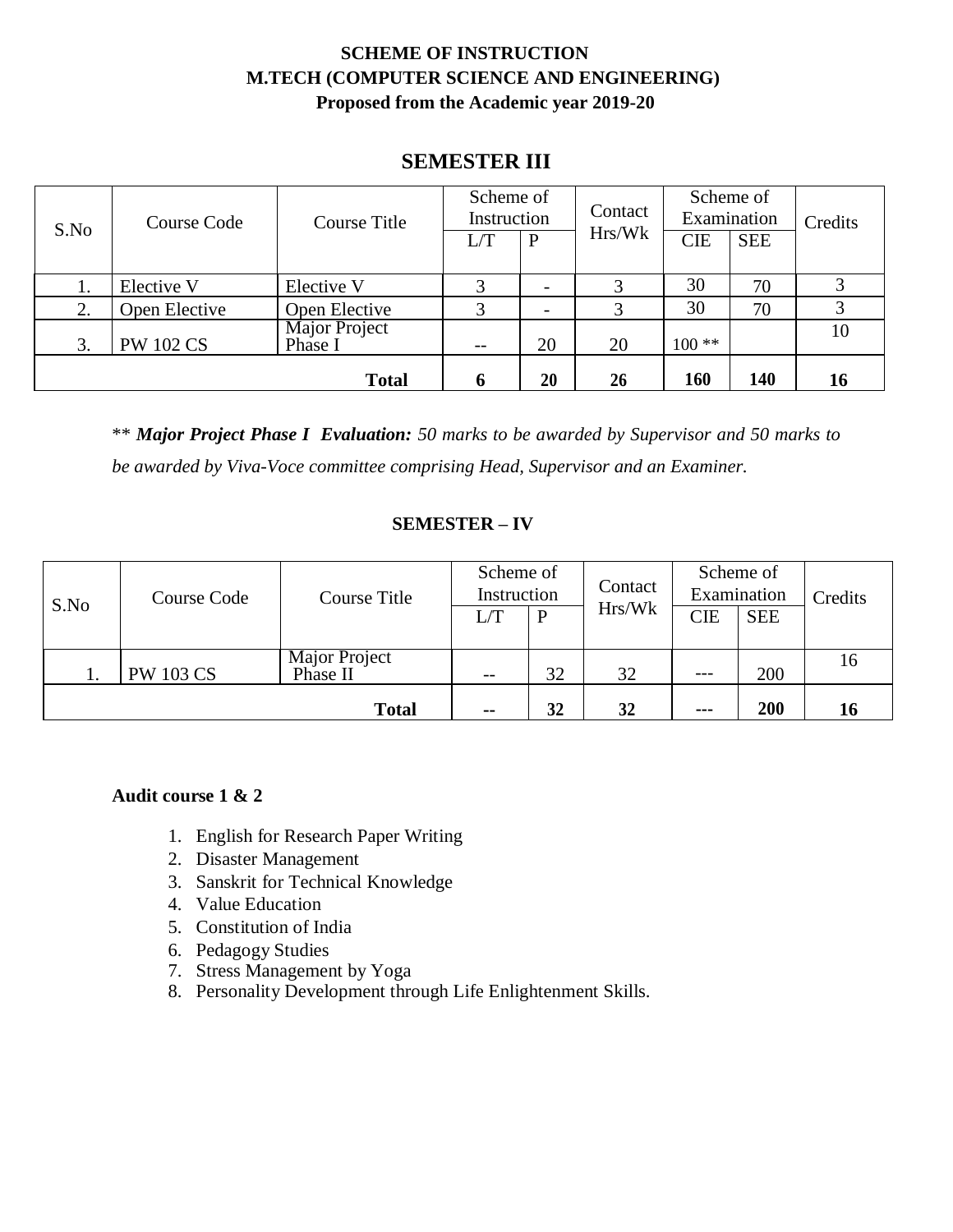#### **Open Elective**

- 1. Business Analytics
- 2. Industrial Safety
- 3. Operations Research
- 4. Cost Management of Engineering Projects
- 5. Composite Materials
- 6. Waste to Energy

### **List of Core Subjects:**

| S.No                        | <b>Course Code</b> | <b>Course Title</b>                         |
|-----------------------------|--------------------|---------------------------------------------|
|                             | <b>PC 101 CS</b>   | Mathematical Foundation of Computer Science |
| $\mathcal{D}_{\mathcal{D}}$ | <b>PC 102 CS</b>   | <b>Advanced Data Structures</b>             |
| 3                           | <b>PC 103 CS</b>   | <b>Advanced Algorithms</b>                  |
| 4                           | <b>PC 104 CS</b>   | Artificial Intelligence                     |

### **Mandatory Course :**

| S.No | <b>Course Code</b> | <b>Course Title</b>                      |
|------|--------------------|------------------------------------------|
|      | <b>MC 101 CS</b>   | Research Methodology in Computer Science |

#### **List of Labs:**

| S.No | <b>Course Code</b> | <b>Course Title</b>            |
|------|--------------------|--------------------------------|
|      | <b>PC 151 CS</b>   | Advanced Data Structures Lab   |
| 2    | <b>PC 152 CS</b>   | Cloud Computing Lab            |
| 3    | <b>PC 153 CS</b>   | <b>Advanced Algorithms Lab</b> |
| 4    | <b>PC 154 CS</b>   | Laboratory IV                  |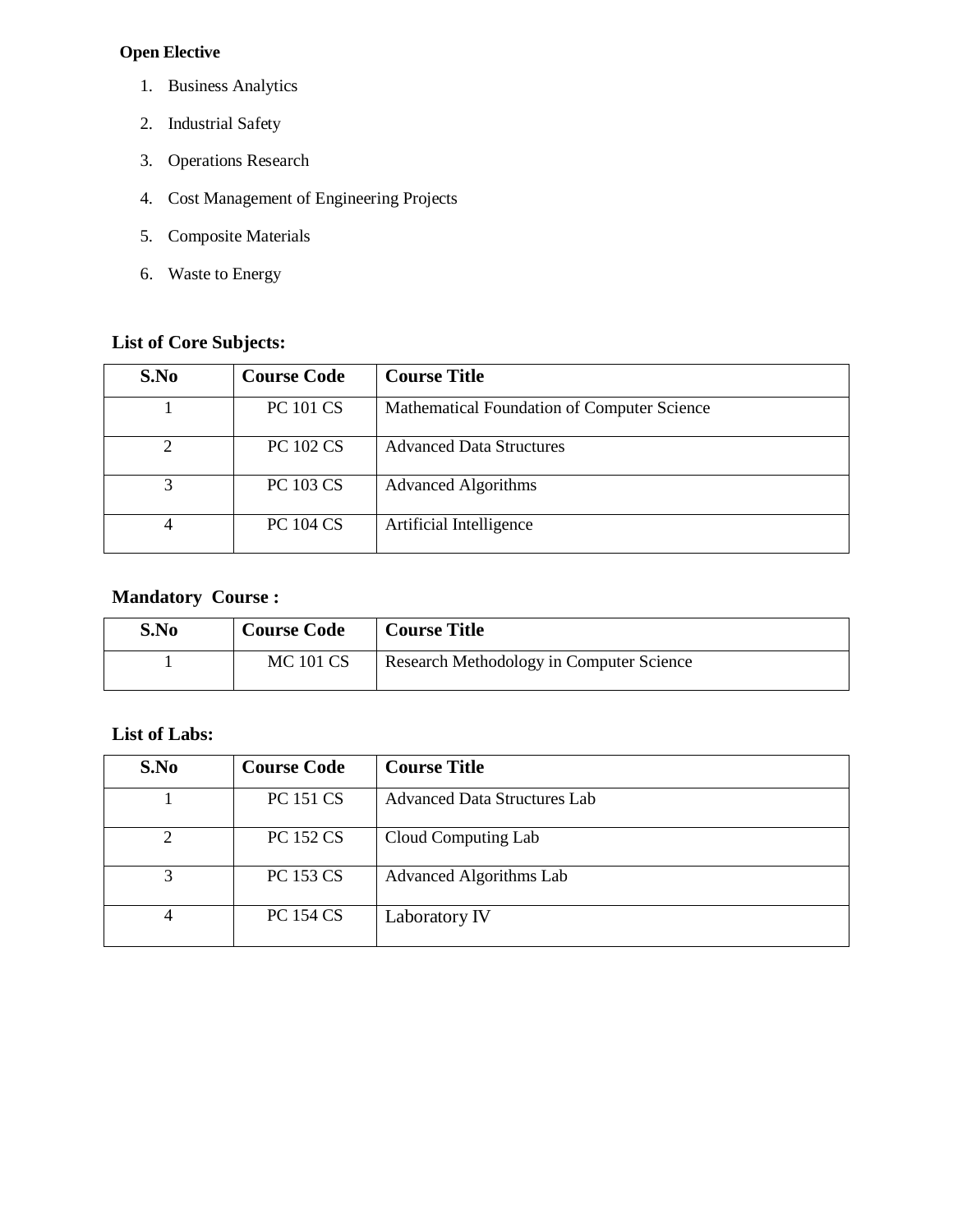# **List of Elective Subjects:**

| S.No           | <b>Course Code</b> | <b>Course Title</b>                         |
|----------------|--------------------|---------------------------------------------|
| $\mathbf{1}$   | <b>PE 111 CS</b>   | Mobile Computing                            |
| $\overline{2}$ | <b>PE 112 CS</b>   | Real Time Systems                           |
| 3              | <b>PE 113 CS</b>   | Web Engineering                             |
| $\overline{4}$ | <b>PE 114 CS</b>   | Multimedia Technologies                     |
| 5              | <b>PE 115 CS</b>   | Data Mining                                 |
| 6              | <b>PE 116 CS</b>   | <b>Network Security</b>                     |
| $\overline{7}$ | <b>PE 117 CS</b>   | Machine Learning                            |
| 8              | <b>PE 118 CS</b>   | <b>Information Retrieval System</b>         |
| 9              | <b>PE 119 CS</b>   | Natural Language processing                 |
| 10             | <b>PE 120 CS</b>   | Software Quality and Testing                |
| 11             | <b>PE 121 CS</b>   | Cloud Computing                             |
| 12             | <b>PE 122 CS</b>   | Soft Computing                              |
| 13             | <b>PE 123 CS</b>   | <b>Artificial Neural Networks</b>           |
| 14             | <b>PE 124 CS</b>   | Software Project Management                 |
| 15             | <b>PE 125 CS</b>   | <b>Image Processing</b>                     |
| 16             | <b>PE 126 CS</b>   | Software Reuse Techniques                   |
| 17             | <b>PE 127 CS</b>   | Reliability and Fault Tolerance             |
| 18             | <b>PE 128 CS</b>   | Web Mining                                  |
| 19             | <b>PE 129 CS</b>   | Human Computer Interaction                  |
| 20             | <b>PE 130 CS</b>   | <b>Advanced Computer Graphics</b>           |
| 21             | <b>PE 131 CS</b>   | Software Engineering for RTS                |
| 22             | <b>PE 132 CS</b>   | Simulation and Modelling                    |
| 23             | <b>PE 133 CS</b>   | <b>Advanced Operating Systems</b>           |
| 24             | <b>PE 134 CS</b>   | <b>Object Oriented Software Engineering</b> |
| 25             | <b>PE 135 CS</b>   | Distributed Computing                       |
| 26             | <b>PE 136 CS</b>   | <b>Advanced Databases</b>                   |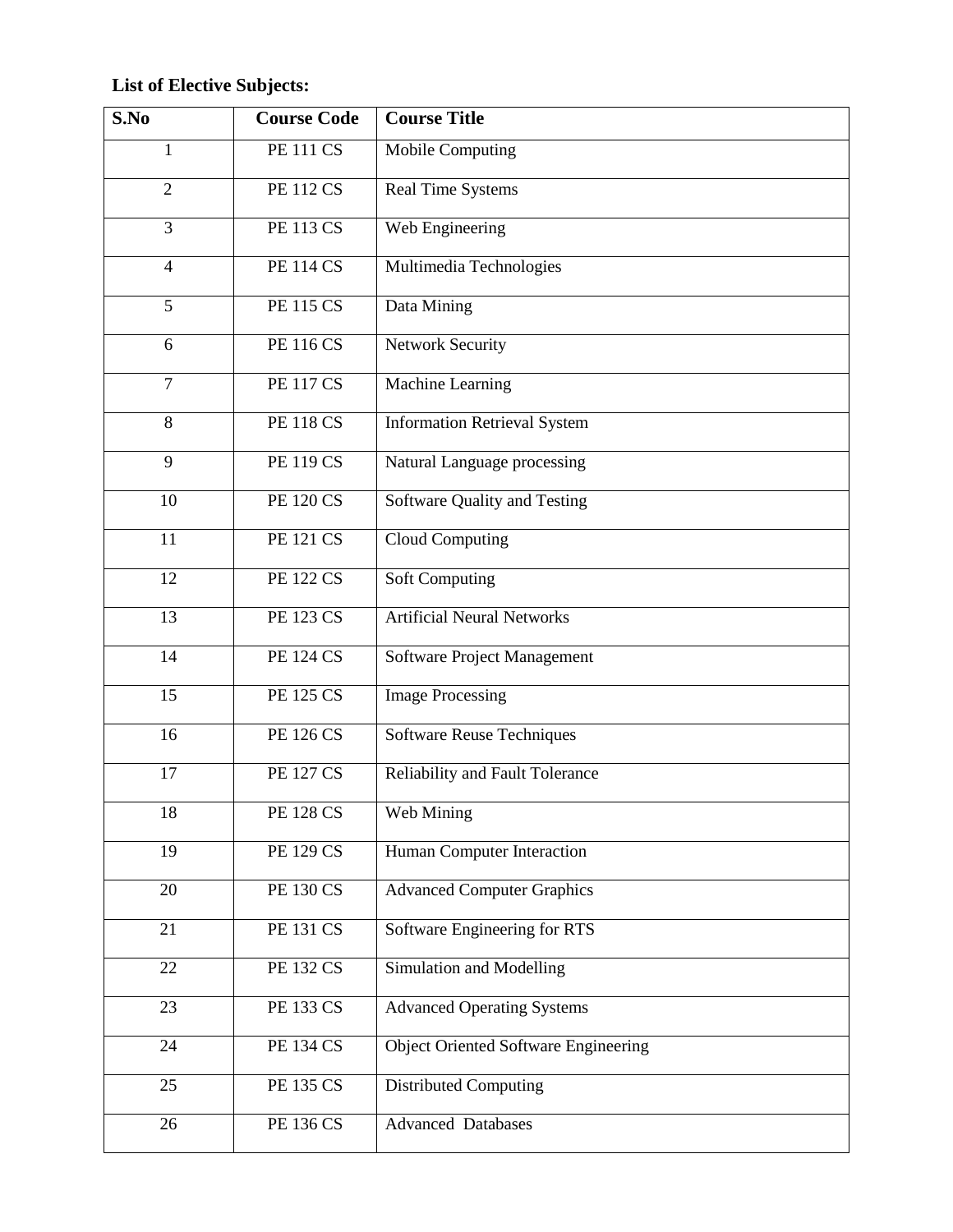| 27 | <b>PE 111 PD</b> | Parallel Algorithms                       |
|----|------------------|-------------------------------------------|
| 28 | <b>PE 112 PD</b> | <b>Grid Computing</b>                     |
| 29 | <b>PE 113 PD</b> | <b>Real Time Operating Systems</b>        |
| 30 | <b>PE 114 PD</b> | Scripting Languages For Design Automation |
| 31 | <b>PE 115 PD</b> | <b>Storage Management</b>                 |
| 32 | <b>PE 116 PD</b> | Performance Evaluation of Computing       |
| 33 | <b>PE 117 PD</b> | <b>Parallel and Distributed Databases</b> |
| 34 | PC 101 PD        | <b>Parallel Computer Architecture</b>     |
| 35 | PC 102 PD        | Parallel Programming                      |
| 36 | <b>PC 101 ES</b> | <b>Embedded System Design</b>             |
| 37 | <b>PC 102 ES</b> | Hardware and Software Co-design           |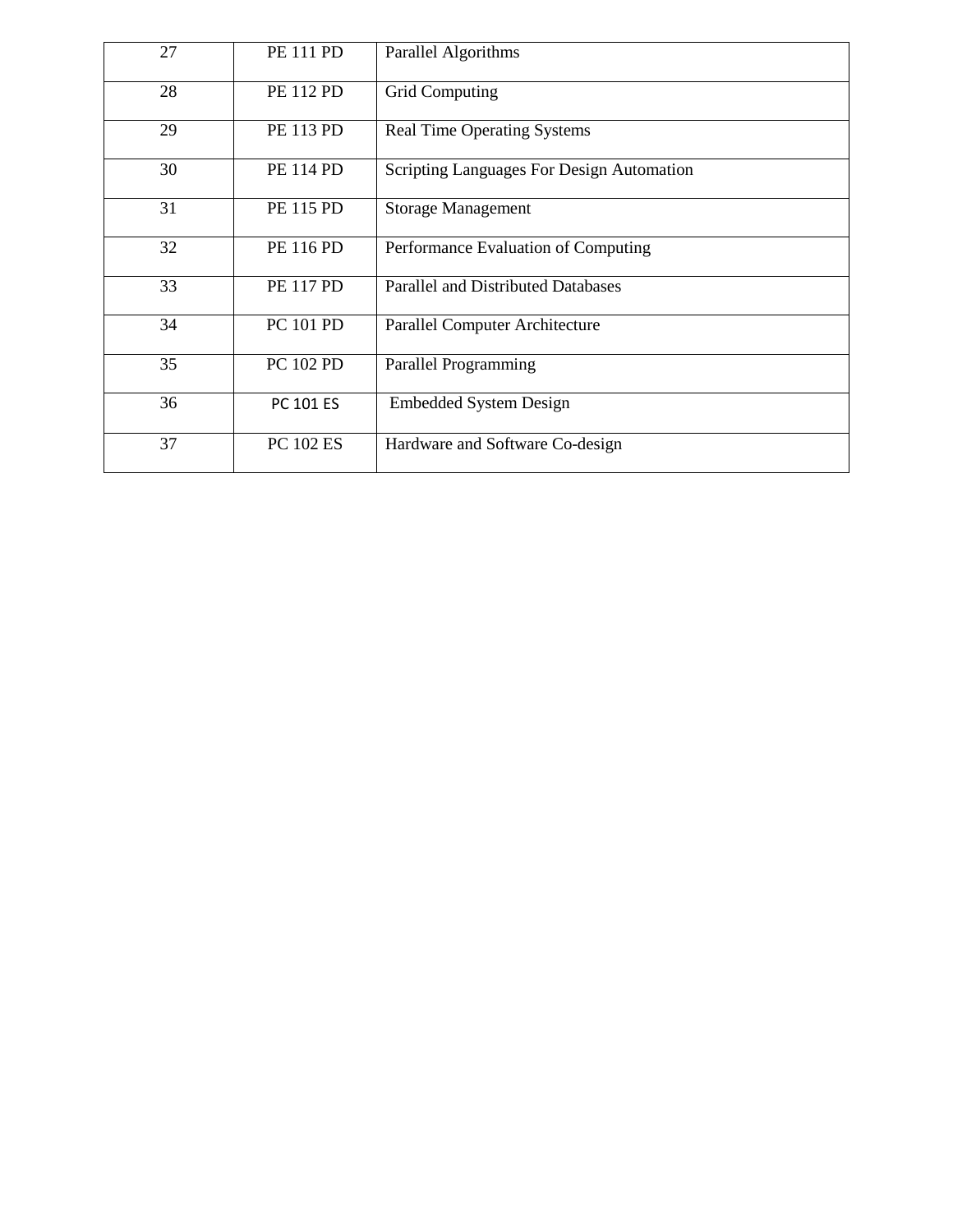### **SCHEME OF INSTRUCTION M.TECH (PARALLEL AND DISTRIBUTED SYSTEMS) Proposed from the Academic year 2019-20**

#### **SEMESTER - I**

|              |                                                  |                                                                     |                      | Scheme of      | Contact        |            | Scheme of                |                  |  |
|--------------|--------------------------------------------------|---------------------------------------------------------------------|----------------------|----------------|----------------|------------|--------------------------|------------------|--|
| S.No         | <b>Course Code</b>                               | <b>Course Title</b>                                                 |                      | Instruction    | Hrs/Wk         |            | Examination              | Credits          |  |
|              |                                                  |                                                                     | L/T                  | $\mathbf{P}$   |                | <b>CIE</b> | <b>SEE</b>               |                  |  |
| 1.           | <b>PC 101 CS</b>                                 | Program Core I-<br>Mathematical foundations<br>of Computer Science  | 3                    |                | 3              | 30         | 70                       | 3                |  |
| 2.           | <b>PC 102 CS</b>                                 | Program Core II-Advanced<br>Data Structures                         | 3                    | --             | 3              | 30         | 70                       | 3                |  |
| 3.           | <b>PC 101 PD</b>                                 | Program Core III-<br><b>Parallel Computer</b><br>Architecture       | 3                    |                | 3              | 30         | 70                       | 3                |  |
| 4.           | <b>PE 114 PD</b>                                 | Program Elective I-<br>Scripting Languages for<br>Design Automation | 3                    | --             | 3              | 30         | 70                       | 3                |  |
| 5.           | <b>MC 101 CS</b>                                 | Research Methodology in<br>Computer Science                         | 3                    | $- -$          | 3              | 30         | 70                       | 3                |  |
| 6.           | <b>AC 101 HS</b>                                 | Audit Course I                                                      | $\overline{2}$       | $-$            | $\overline{2}$ | 30         | 70                       | $\boldsymbol{0}$ |  |
|              |                                                  |                                                                     |                      |                |                |            |                          |                  |  |
| 7.           | <b>PC 151 CS</b>                                 | Lab - I Advanced Data<br><b>Structures Lab</b>                      | $-$                  | 3              | 3              | 50         | $\overline{\phantom{a}}$ | 1.5              |  |
| 8.           | PC 151 PD                                        | $Lab - II$ Scripting<br>Languages for Design<br>Automation Lab      | $\qquad \qquad -$    | 3              | 3              | 50         |                          | 1.5              |  |
|              | <b>Total</b>                                     |                                                                     | 17                   | 6              | 23             | 280        | 420                      | 18               |  |
|              |                                                  |                                                                     | <b>SEMESTER - II</b> |                |                |            |                          |                  |  |
|              |                                                  |                                                                     | Scheme of            |                |                |            | Scheme of                |                  |  |
|              | <b>Course Code</b>                               | <b>Course Title</b>                                                 | Instruction          |                | Contact        |            | Examination              | Credits          |  |
| S.No         |                                                  |                                                                     | L/T                  | $\mathbf{P}$   | Hrs/Wk         | <b>CIE</b> | <b>SEE</b>               |                  |  |
|              |                                                  |                                                                     |                      |                |                |            |                          |                  |  |
| 1.           | PC 102 PD                                        | Core IV-Parallel<br>Programming                                     | $\mathfrak{Z}$       | $-$            | 3              | 30         | 70                       | 3                |  |
| 2.           | Elective II                                      | Elective II                                                         | 3                    | $-$            | 3              | 30         | 70                       | 3                |  |
| 3.           | Elective III                                     | Elective III                                                        | $\overline{3}$       | $-$            | $\overline{3}$ | 30         | 70                       | 3                |  |
| 4.           | Elective IV                                      | Elective IV                                                         | 3                    | --             | 3              | 30         | 70                       | 3                |  |
| 5.           | <b>AC 102 HS</b>                                 | <b>Audit Course II</b>                                              | $\overline{2}$       | $-$            | $\overline{2}$ | 30         | 70                       | $\mathbf{0}$     |  |
| 6.           | Mini Project with<br><b>PW 101 PD</b><br>Seminar |                                                                     |                      | 6              | 6              | $50*$      | $\overline{\phantom{a}}$ | $\overline{3}$   |  |
|              |                                                  |                                                                     |                      |                |                |            |                          |                  |  |
| 7.           | <b>PC 152 PD</b>                                 | Laboratory III-<br>Parallel Programming<br>Lab                      | $- -$                | 3              | 3              | 50         | $\overline{\phantom{a}}$ | 1.5              |  |
| 8.           | Laboratory IV                                    | Laboratory IV                                                       | <u></u>              | $\mathfrak{Z}$ | $\overline{3}$ | 50         | $\blacksquare$           | 1.5              |  |
| <b>Total</b> |                                                  |                                                                     | 14                   | 12             | 26             | 300        | 350                      | 18               |  |

*\*Mini Project with Seminar Evaluation: 25 marks to be awarded by Supervisor and 25 marks to be awarded by Viva-Voce committee comprising Head, Supervisor and an Examiner*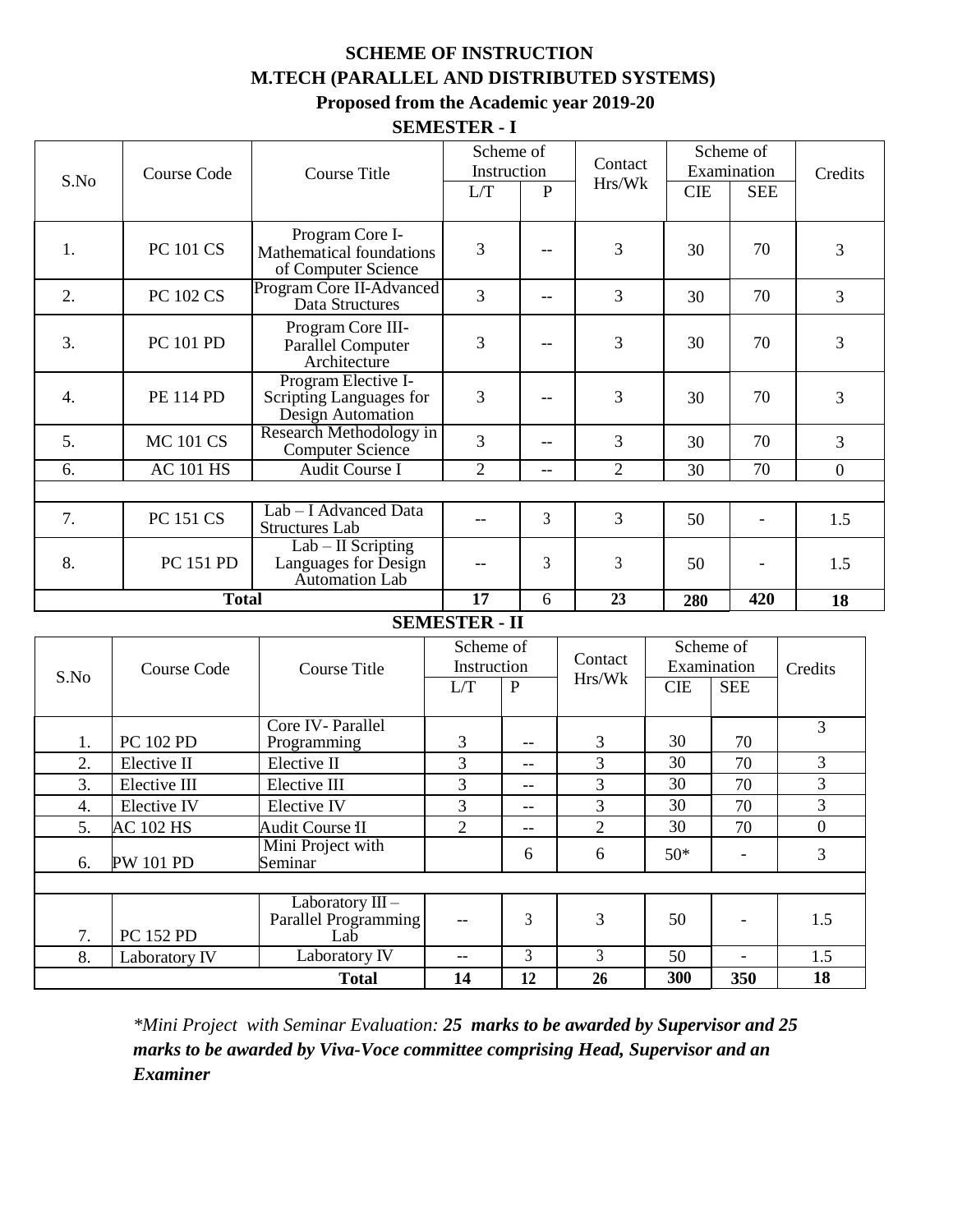## **SCHEME OF INSTRUCTION M.TECH (COMPUTER SCIENCE AND ENGINEERING) Proposed from the Academic year 2019-20**

## **SEMESTER III**

| Course Code<br>S.No |                  | Course Title             | Scheme of<br>Instruction |        | Contact    | Scheme of<br>Examination |     | Credits |
|---------------------|------------------|--------------------------|--------------------------|--------|------------|--------------------------|-----|---------|
|                     |                  | L/T                      | $\mathbf{P}$             | Hrs/Wk | <b>CIE</b> | <b>SEE</b>               |     |         |
| 1.                  | Elective V       | Elective V               | 3                        |        |            | 30                       | 70  |         |
| 2.                  | Open Elective    | Open Elective            | 3                        |        |            | 30                       | 70  |         |
| 3.                  | <b>PW 102 PD</b> | Major Project<br>Phase I | $- -$                    | 20     | 20         | $100**$                  |     | 10      |
|                     |                  | <b>Total</b>             | n                        | 20     | 26         | 160                      | 140 | 16      |

\*\* *Major Project Phase I Evaluation: 50 marks to be awarded by Supervisor and 50 marks to be awarded by Viva-Voce committee comprising Head, Supervisor and an Examiner.*

#### **SEMESTER – IV**

| S.No | Course Code      | Course Title              | Scheme of<br>Instruction |    | Contact | Scheme of<br>Examination |            | Credits |
|------|------------------|---------------------------|--------------------------|----|---------|--------------------------|------------|---------|
|      |                  |                           |                          |    | Hrs/Wk  | <b>CIE</b>               | <b>SEE</b> |         |
|      | <b>PW 103 PD</b> | Major Project<br>Phase II | $- -$                    | 32 | 32      | $---$                    | 200        | 16      |
|      |                  | <b>Total</b>              | $\sim$ $\sim$            | 32 | 32      | $\qquad \qquad \cdots$   | 200        | 16      |

#### **Audit course 1 & 2**

- 1. English for Research Paper Writing
- 2. Disaster Management
- 3. Sanskrit for Technical Knowledge
- 4. Value Education
- 5. Constitution of India
- 6. Pedagogy Studies
- 7. Stress Management by Yoga
- 8. Personality Development through Life Enlightenment Skills.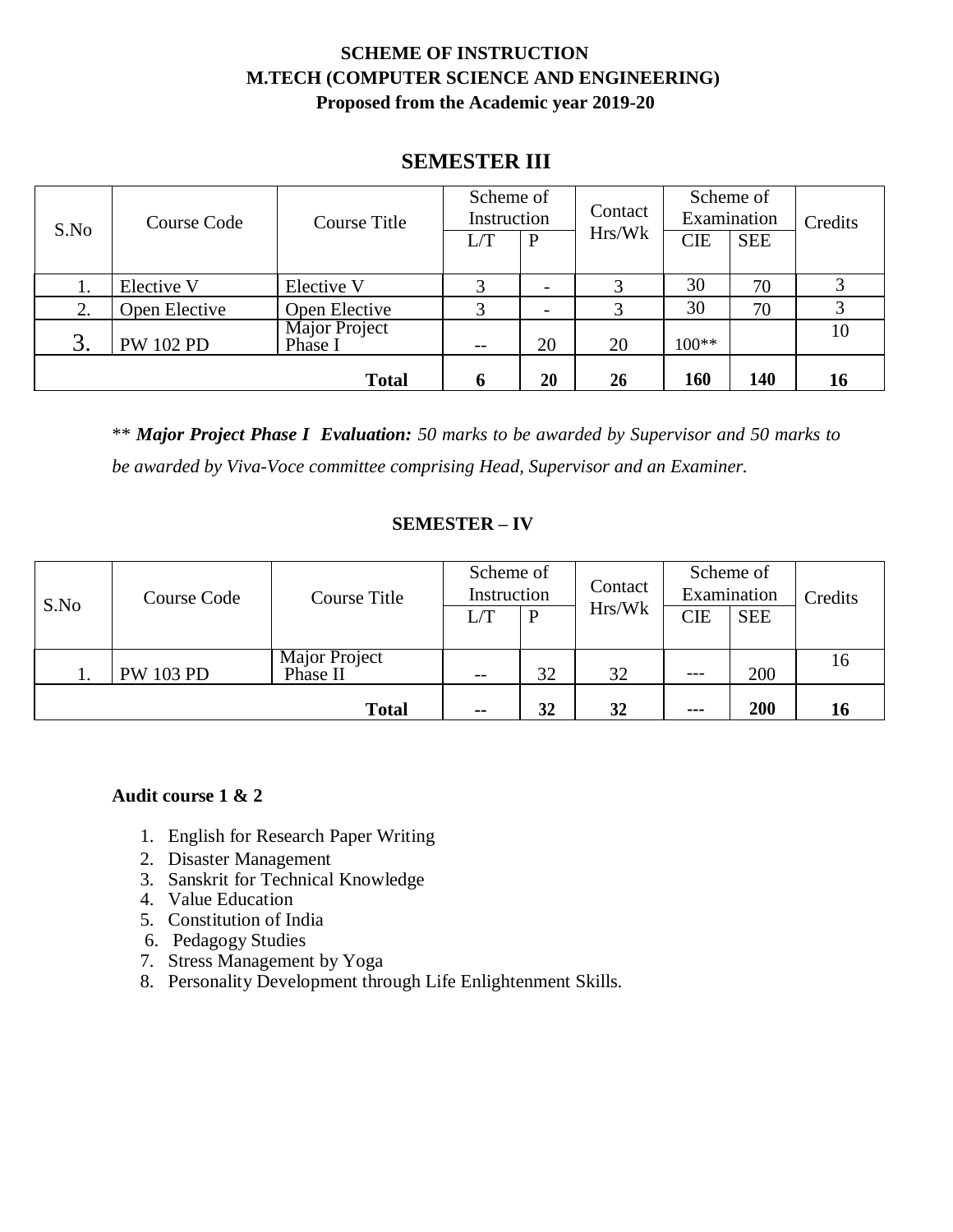#### **Open Elective**

- 1. Business Analytics
- 2. Industrial Safety
- 3. Operations Research
- 4. Cost Management of Engineering Projects
- 5. Composite Materials
- 6. Waste to Energy

## **List of Core Subjects:**

| S.No                        | <b>Course Code</b> | <b>Course Title</b>                         |
|-----------------------------|--------------------|---------------------------------------------|
|                             | <b>PC 101 CS</b>   | Mathematical Foundation of Computer Science |
| $\mathcal{D}_{\mathcal{A}}$ | <b>PC 102 CS</b>   | <b>Advanced Data Structures</b>             |
| 3                           | <b>PC 101 PD</b>   | <b>Parallel Computer Architecture</b>       |
| 4                           | <b>PC 102 PD</b>   | Parallel Programming                        |

#### **Mandatory Course :**

| S.No | <b>Course Code</b> | <b>Course Title</b>                      |
|------|--------------------|------------------------------------------|
|      | MC 101 CS          | Research Methodology in Computer Science |

#### **List of Labs:**

| S.No | <b>Course Code</b> | <b>Course Title</b>                           |
|------|--------------------|-----------------------------------------------|
|      | <b>PC 151 CS</b>   | Advanced Data Structures Lab                  |
| 2    | <b>PC 151 PD</b>   | Scripting Languages for Design Automation Lab |
| 3    | <b>PC 152 PD</b>   | Parallel Programming Lab                      |
| 4    | Laboratory IV      | Laboratory IV                                 |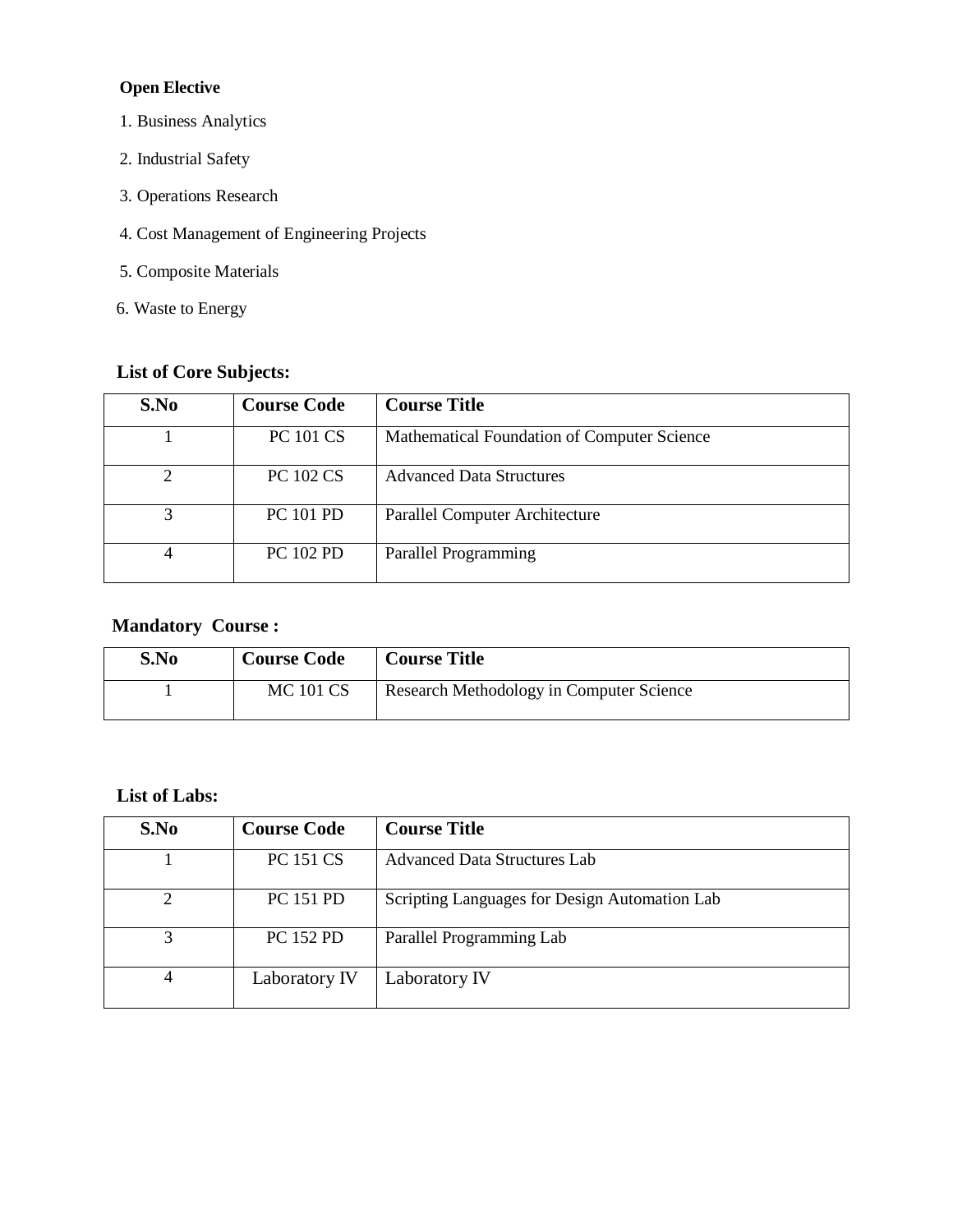## **List of Elective Subjects:**

| S.No           | <b>Course Code</b> | <b>Course Title</b>                       |
|----------------|--------------------|-------------------------------------------|
| $\mathbf{1}$   | <b>PE 111 PD</b>   | Parallel Algorithms                       |
| $\overline{2}$ | <b>PE 112 PD</b>   | <b>Grid Computing</b>                     |
| 3              | PE 113 PD          | <b>Real Time Operating Systems</b>        |
| $\overline{4}$ | <b>PE 114 PD</b>   | Scripting Languages For Design Automation |
| 5              | <b>PE 115 PD</b>   | <b>Storage Management</b>                 |
| 6              | <b>PE 116 PD</b>   | Performance Evaluation of Computing       |
| $\overline{7}$ | <b>PE 117 PD</b>   | <b>Parallel and Distributed Databases</b> |
| $\,8\,$        | <b>PE 111 CS</b>   | Mobile Computing                          |
| 9              | <b>PE 112 CS</b>   | Real Time Systems                         |
| 10             | <b>PE 113 CS</b>   | Web Engineering                           |
| 11             | <b>PE 114 CS</b>   | Multimedia Technologies                   |
| 12             | <b>PE 115 CS</b>   | Data Mining                               |
| 13             | <b>PE 116 CS</b>   | Network Security                          |
| 14             | <b>PE 117 CS</b>   | <b>Machine Learning</b>                   |
| 15             | <b>PE 118 CS</b>   | <b>Information Retrieval System</b>       |
| 16             | <b>PE 119 CS</b>   | Natural Language processing               |
| 17             | <b>PE 120 CS</b>   | Software Quality and Testing              |
| 18             | <b>PE 121 CS</b>   | <b>Cloud Computing</b>                    |
| 19             | <b>PE 122 CS</b>   | <b>Soft Computing</b>                     |
| 20             | <b>PE 123 CS</b>   | <b>Artificial Neural Networks</b>         |
| 21             | <b>PE 124 CS</b>   | Software Project Management               |
| 22             | <b>PE 125 CS</b>   | <b>Image Processing</b>                   |
| 23             | <b>PE 126 CS</b>   | <b>Software Reuse Techniques</b>          |
| 24             | <b>PE 127 CS</b>   | Reliability and Fault Tolerance           |
| 25             | <b>PE 128 CS</b>   | Web Mining                                |
| 26             | <b>PE 129 CS</b>   | Human Computer Interaction                |
| 27             | <b>PE 130 CS</b>   | <b>Advanced Computer Graphics</b>         |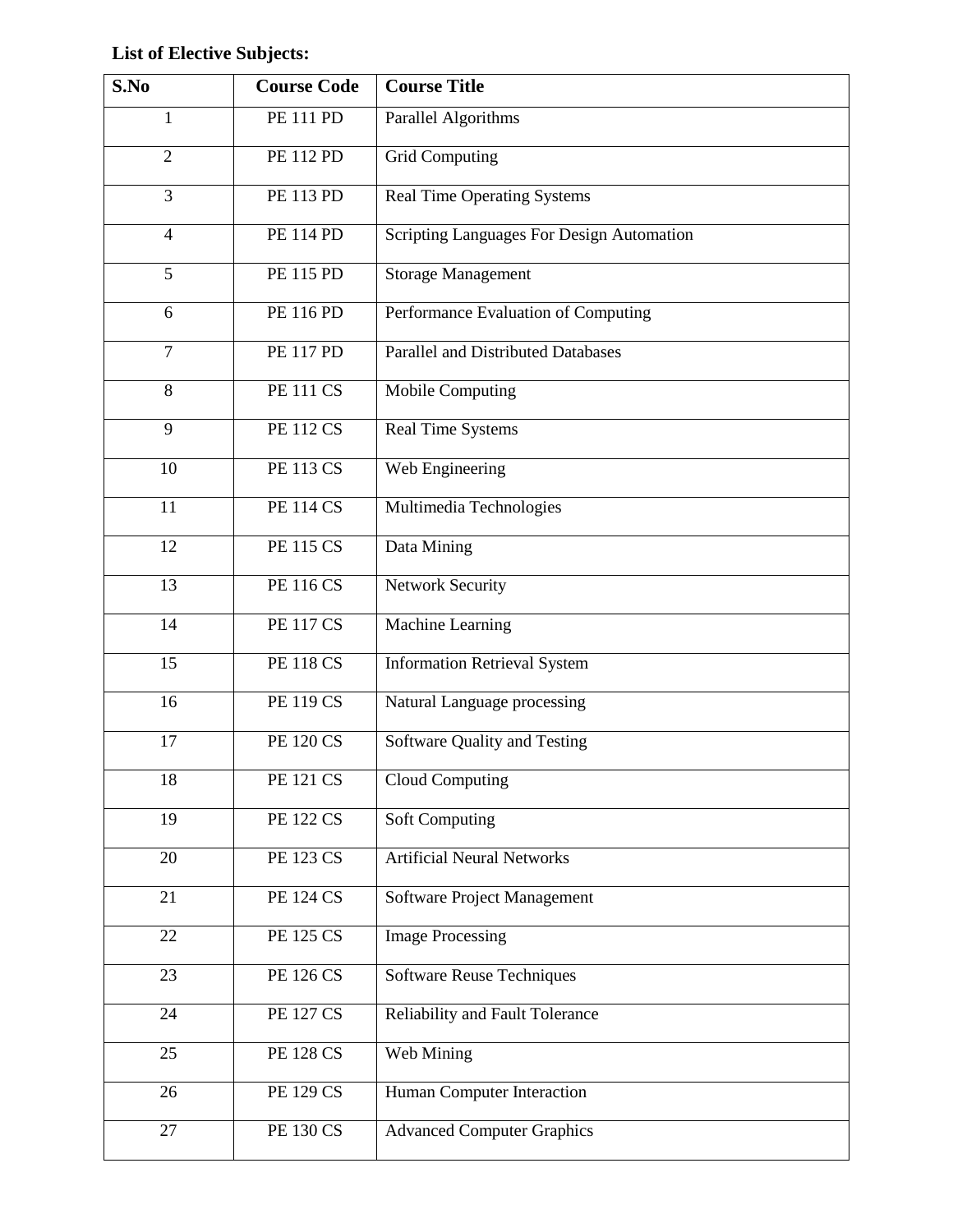| 28 | <b>PE 131 CS</b> | Software Engineering for RTS                |
|----|------------------|---------------------------------------------|
| 29 | <b>PE 132 CS</b> | Simulation and Modelling                    |
| 30 | <b>PE 133 CS</b> | <b>Advanced Operating Systems</b>           |
| 31 | <b>PE 134 CS</b> | <b>Object Oriented Software Engineering</b> |
| 32 | <b>PE 135 CS</b> | <b>Distributed Computing</b>                |
| 33 | <b>PE 136 CS</b> | <b>Advanced Databases</b>                   |
| 34 | <b>PC 101 ES</b> | <b>Embedded System Design</b>               |
| 35 | <b>PC 102 ES</b> | Hardware and Software Co-design             |
| 36 | <b>PC 103 CS</b> | <b>Advance Algorithms</b>                   |
| 37 | <b>PC 104 CS</b> | Artificial Intelligence                     |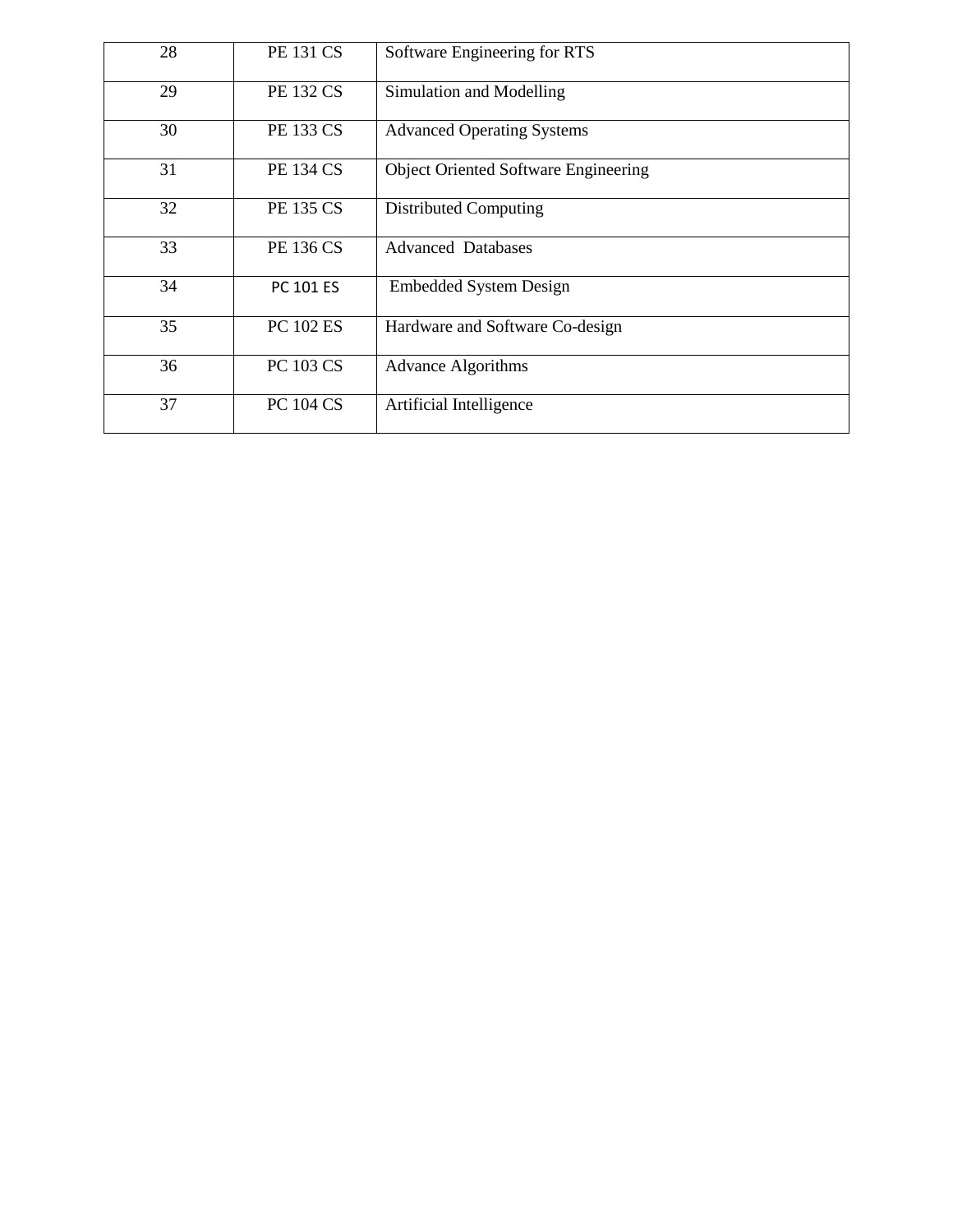### **SCHEME OF INSTRUCTION M.TECH (EMBEDDED SYSTEMS AND COMPUTING) Proposed from the Academic year 2019-20**

**SEMESTER - I**

|                  |                                                                                                  |                                                                             | Scheme of<br>Instruction |                          | Contact         | Scheme of<br>Examination |                |                  |
|------------------|--------------------------------------------------------------------------------------------------|-----------------------------------------------------------------------------|--------------------------|--------------------------|-----------------|--------------------------|----------------|------------------|
| S.No             | <b>Course Code</b>                                                                               | <b>Course Title</b>                                                         | L/T                      |                          | Hrs/Wk          | <b>CIE</b>               |                | Credits          |
|                  |                                                                                                  |                                                                             |                          | $\mathbf{P}$             |                 |                          | <b>SEE</b>     |                  |
| 1.               | Program Core I-<br>Mathematical<br><b>PC 101 CS</b><br>foundations of<br><b>Computer Science</b> |                                                                             | 3                        |                          | 3               | 30                       | 70             | 3                |
| 2.               | <b>PC 102 CS</b>                                                                                 | Program Core II-<br><b>Advanced Data</b><br><b>Structures</b>               | 3                        | --                       | 3               | 30                       | 70             | 3                |
| 3.               | <b>PC 101 ES</b>                                                                                 | Program Core III-<br>Embedded System<br>Design                              | 3                        | $-$                      | 3               | 30                       | 70             | 3                |
| 4.               | <b>PE 114 PD</b>                                                                                 | Program Elective I-<br><b>Scripting Languages</b><br>for design automation  | 3                        | $-$                      | 3               | 30                       | 70             | 3                |
| 5.               | <b>MC 101 CS</b>                                                                                 | Research<br>Methodology in<br>Computer Science                              | 3                        | --                       | 3               | 30                       | 70             | 3                |
| 6.               | <b>AC 101 HS</b>                                                                                 | <b>Audit Course I</b>                                                       | $\overline{2}$           | --                       | $\overline{2}$  | 30                       | 70             | $\overline{0}$   |
|                  |                                                                                                  |                                                                             |                          |                          |                 |                          |                |                  |
| 7.               | <b>PC 151 CS</b>                                                                                 | Laboratory $-I$<br><b>Advanced Data</b><br><b>Structures Lab</b>            | $-$                      | $\overline{3}$           | 3               | 50                       |                | 1.5              |
| 8.               | PC 151 PD                                                                                        | $Laboratory - II$<br>Scripting<br>Languages for<br>Design Automation<br>Lab |                          | 3                        | 3               | 50                       |                | 1.5              |
| <b>Total</b>     |                                                                                                  |                                                                             | 17                       | 6                        | 23              | 280                      | 420            | 18               |
|                  |                                                                                                  |                                                                             | <b>SEMESTER - II</b>     |                          |                 |                          |                |                  |
|                  |                                                                                                  |                                                                             | Scheme of                |                          | Contact         |                          | Scheme of      |                  |
| S.No             | <b>Course Code</b>                                                                               | Course Title                                                                | Instruction              |                          | Hrs/Wk          | Examination              |                | Credits          |
|                  |                                                                                                  |                                                                             | L/T                      | ${\bf P}$                |                 | <b>CIE</b>               | <b>SEE</b>     |                  |
| 1.               | PC 102 ES                                                                                        | Program Core IV-<br>Hardware and Software<br>Co-design                      | 3                        | --                       | $\mathfrak{Z}$  | 30                       | 70             | 3                |
| 2.               | Elective II                                                                                      | Elective II                                                                 | 3                        | --                       | $\mathfrak{Z}$  | 30                       | 70             | $\mathfrak{Z}$   |
| $\overline{3}$ . | Elective III                                                                                     | Elective III                                                                | $\overline{3}$           | --                       | $\overline{3}$  | 30                       | $70\,$         | $\mathfrak{Z}$   |
| 4.               | Elective IV                                                                                      | Elective IV                                                                 | $\overline{3}$           | $\overline{\phantom{a}}$ | $\overline{3}$  | 30                       | 70             | $\mathfrak{Z}$   |
| $\overline{5}$ . | <b>AC 102 HS</b>                                                                                 | Audit Course II                                                             | $\overline{2}$           | 44                       | $\overline{2}$  | 30                       | 70             | $\boldsymbol{0}$ |
| 6.               | <b>PW 101 ES</b>                                                                                 | Mini Project with<br>Seminar                                                |                          | 6                        | $6\,$           | $50*$                    | $\blacksquare$ | $\overline{3}$   |
|                  |                                                                                                  |                                                                             |                          |                          |                 |                          |                |                  |
| 7.               | <b>PC 151 ES</b>                                                                                 | Laboratory III Hardware<br>and Software Co-design                           | $\overline{a}$           | $\mathfrak{Z}$           | $\mathfrak{Z}$  | 50                       |                | 1.5              |
| 8.               | Laboratory IV                                                                                    | Laboratory IV                                                               | --                       | $\overline{3}$           | $\overline{3}$  | 50                       |                | 1.5              |
| <b>Total</b>     |                                                                                                  |                                                                             | 14                       | 12                       | $26\phantom{.}$ | 300                      | 350            | 18               |

*\*Mini Project with Seminar Evaluation: 25 marks to be awarded by Supervisor and 25 marks to be awarded by Viva-Voce committee comprising Head, Supervisor and an Examiner.*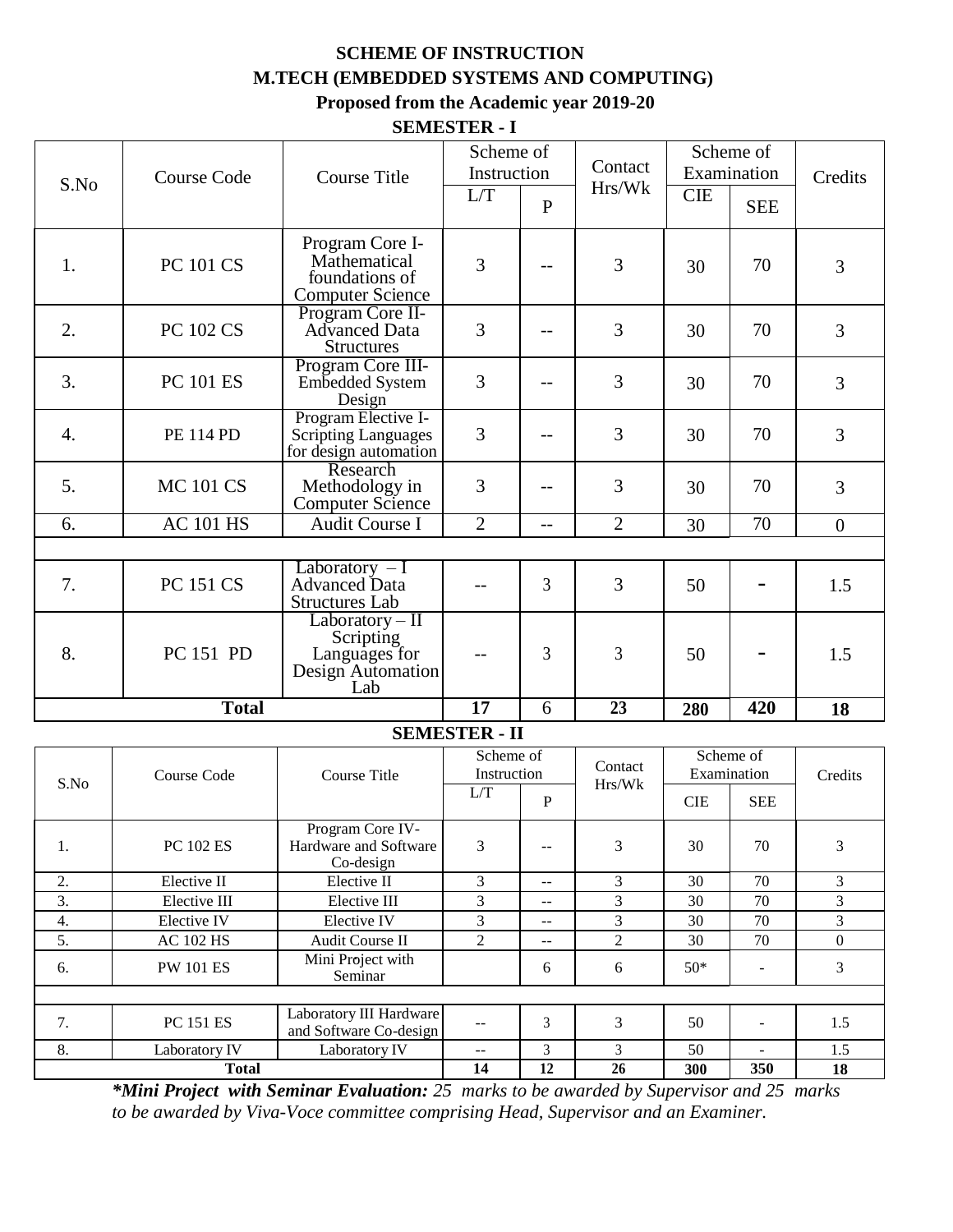## **SCHEME OF INSTRUCTION M.TECH (EMBEDDED SYSTEMS AND COMPUTING) Proposed from the Academic year 2019-20**

## **SEMESTER III**

|      | Course Code      | Course Title             | Scheme of<br>Instruction |              | Contact | Scheme of<br>Examination |            | Credits |
|------|------------------|--------------------------|--------------------------|--------------|---------|--------------------------|------------|---------|
| S.No |                  |                          |                          | $\mathbf{P}$ | Hrs/Wk  | <b>CIE</b>               | <b>SEE</b> |         |
| 1.   | Elective V       | Elective V               | 3                        |              |         | 30                       | 70         |         |
| 2.   | Open Elective    | Open Elective            | 3                        |              |         | 30                       | 70         |         |
| 3.   | <b>PW 102 ES</b> | Major Project<br>Phase I | $- -$                    | 20           | 20      | $100**$                  |            | 10      |
|      |                  | <b>Total</b>             | h                        | 20           | 26      | 160                      | 140        | 16      |

\*\* *Major Project Phase I Evaluation: 50 marks to be awarded by Supervisor and 50 marks to be awarded by Viva-Voce committee comprising Head, Supervisor and an Examiner.*

#### **SEMESTER – IV**

|      | Course Code      | Course Title              | Scheme of<br>Instruction |    | Contact | Scheme of<br>Examination |            | Credits |
|------|------------------|---------------------------|--------------------------|----|---------|--------------------------|------------|---------|
| S.No |                  |                           | L/T                      | D  | Hrs/Wk  | <b>CIE</b>               | <b>SEE</b> |         |
|      | <b>PW 103 ES</b> | Major Project<br>Phase II | $- -$                    | 32 | 32      | $---$                    | 200        | 16      |
|      |                  | <b>Total</b>              | $\sim$ $\sim$            | 32 | 32      | $\qquad \qquad \cdots$   | 200        | 16      |

L: Lecture T: Tutorial P: Practical P: Practical CIE: Continuous Internal Evaluation SEE: Semester End Examination

#### **Audit course 1 & 2**

- 1. English for Research Paper Writing
- 2. Disaster Management
- 3. Sanskrit for Technical Knowledge
- 4. Value Education
- 5. Constitution of India
- 6. Pedagogy Studies
- 7. Stress Management by Yoga
- 8. Personality Development through Life Enlightenment Skills.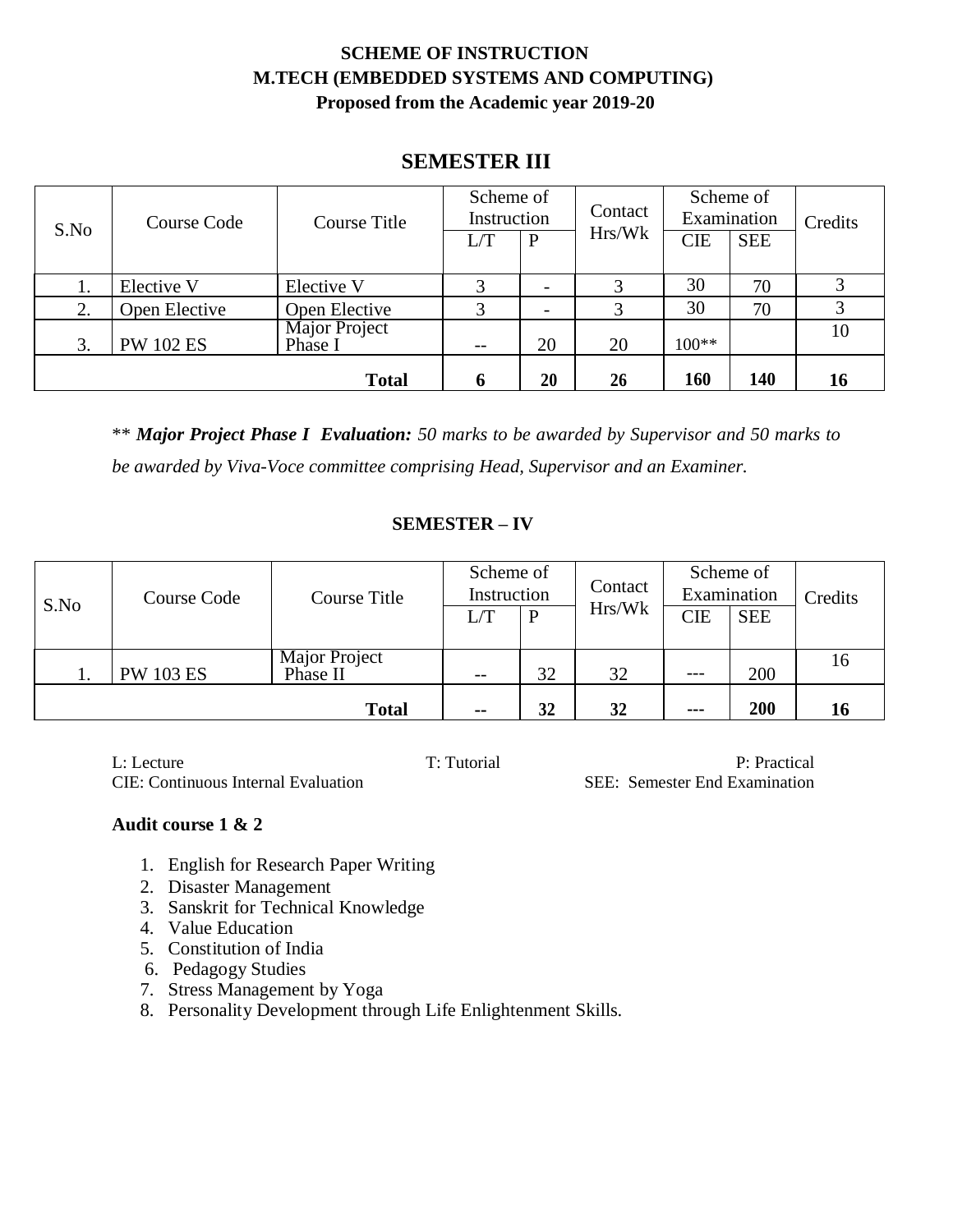#### **Open Elective**

- 1. Business Analytics
- 2. Industrial Safety
- 3. Operations Research
- 4. Cost Management of Engineering Projects
- 5. Composite Materials
- 6. Waste to Energy

## **List of Core Subjects:**

| S.No           | <b>Course Code</b> | <b>Course Title</b>                         |
|----------------|--------------------|---------------------------------------------|
|                | <b>PC 101 CS</b>   | Mathematical Foundation of Computer Science |
| $\overline{c}$ | <b>PC 102 CS</b>   | <b>Advanced Data Structures</b>             |
| 3              | <b>PC 101 ES</b>   | <b>Embedded System Design</b>               |
| 4              | <b>PC 102 ES</b>   | Hardware and Software Co-design             |

### **Mandatory Course :**

| S.No | <b>Course Code</b> | <b>Course Title</b>                      |
|------|--------------------|------------------------------------------|
|      | <b>MC 101 CS</b>   | Research Methodology in Computer Science |

### **List of Labs:**

| S.No | <b>Course Code</b> | <b>Course Title</b>                           |
|------|--------------------|-----------------------------------------------|
|      | <b>PC 151 CS</b>   | Advanced Data Structures Lab                  |
| 2    | <b>PC 151 PD</b>   | Scripting Languages for Design Automation Lab |
| 3    | <b>PC 151 ES</b>   | Hardware and Software Co-design Lab           |
| 4    | Laboratory IV      | Laboratory IV                                 |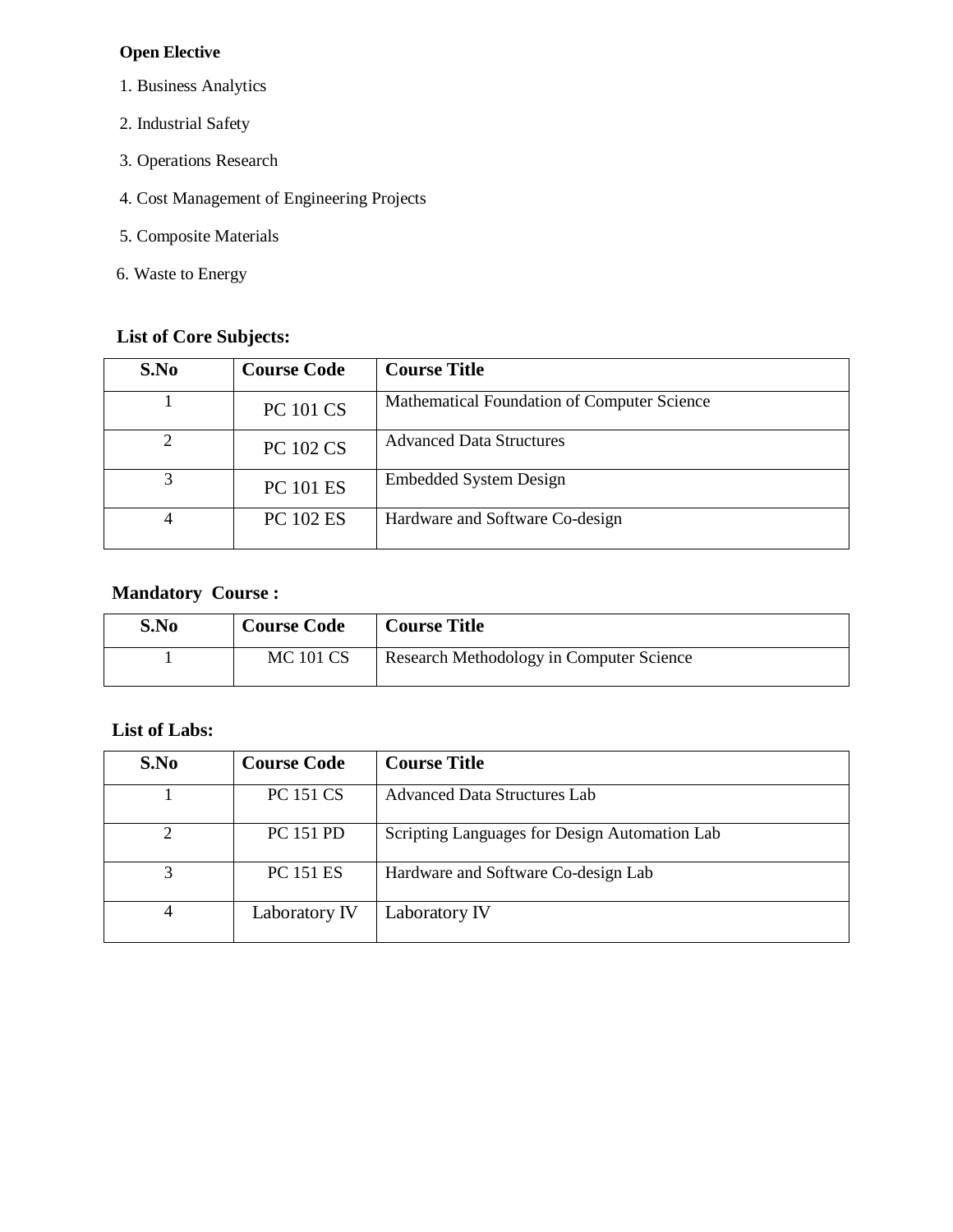# **List of Elective Subjects:**

| S.No           | <b>Course Code</b> | <b>Course Title</b>                         |
|----------------|--------------------|---------------------------------------------|
| $\mathbf{1}$   | <b>PE 111 ES</b>   | Digital System Design                       |
| $\overline{2}$ | <b>PE 112 ES</b>   | Microcontrollers for Embedded Systems       |
| $\overline{3}$ | <b>PE 113 ES</b>   | <b>Advanced Computer Architecture</b>       |
| $\overline{4}$ | <b>PE 114 ES</b>   | <b>Embedded Programming</b>                 |
| 5              | <b>PE 115 ES</b>   | Field Programmable Gate Arrays              |
| 6              | <b>PE 116 ES</b>   | System On Chip Architecture                 |
| $\overline{7}$ | <b>PE 117 ES</b>   | <b>Optimization Techniques</b>              |
| 8              | <b>PE 118 ES</b>   | Product Design and Quality Management       |
| 9              | <b>PE 119 ES</b>   | Design for Testability                      |
| 10             | <b>PE 120 ES</b>   | <b>DSP</b> Architecture                     |
| 11             | <b>PE 121 ES</b>   | Graph Theory and its Applications           |
| 12             | <b>PE 111 CS</b>   | Mobile Computing                            |
| 13             | <b>PE 112 CS</b>   | Real Time Systems                           |
| 14             | <b>PE 114 CS</b>   | Multimedia Technologies                     |
| 15             | <b>PE 115 CS</b>   | Data Mining                                 |
| 16             | <b>PE 116 CS</b>   | <b>Network Security</b>                     |
| 17             | <b>PE 117 CS</b>   | Machine Learning                            |
| 18             | <b>PE 121 CS</b>   | <b>Cloud Computing</b>                      |
| 19             | <b>PE 122 CS</b>   | <b>Soft Computing</b>                       |
| 20             | <b>PE 123 CS</b>   | <b>Artificial Neural Networks</b>           |
| 21             | <b>PE 124 CS</b>   | Software Project Management                 |
| 22             | <b>PE 127 CS</b>   | Reliability and Fault Tolerance             |
| 23             | <b>PE 131 CS</b>   | Software Engineering for RTS                |
| 24             | <b>PE 132 CS</b>   | Simulation and Modelling                    |
| 25             | <b>PE 133 CS</b>   | <b>Advanced Operating Systems</b>           |
| 26             | <b>PE 134 CS</b>   | <b>Object Oriented Software Engineering</b> |